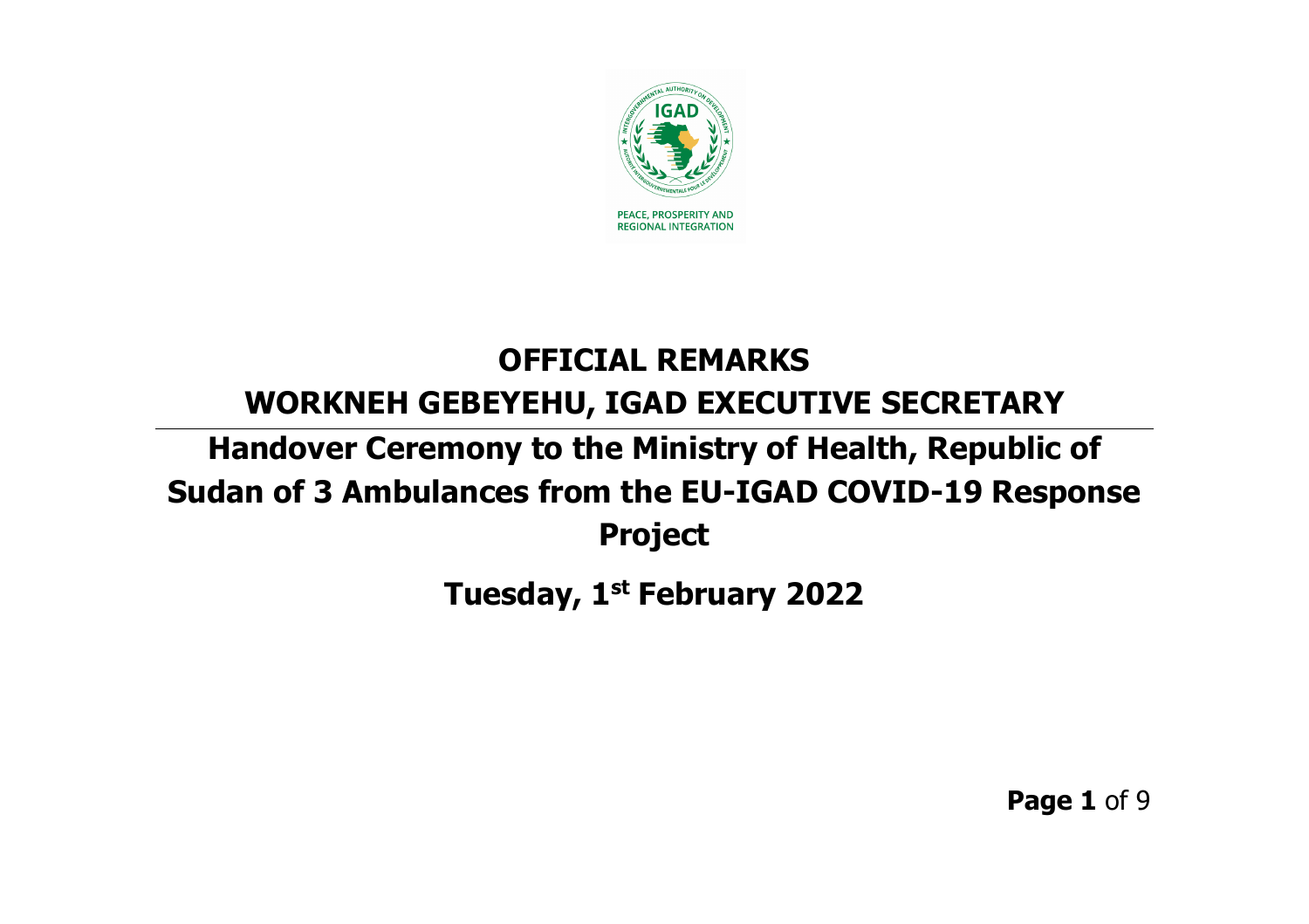

- **Dr. Haitham Awadhallah,** Acting Federal Minister of Health, Republic of Sudan;
- Representatives of the Ministries of Health from **White Nile, Gedaeref** and **Kassalla** States;
- Michael Sonntag, Deputy Head of Mission, German Embassy in the Republic of Sudan
- Honorable Representative of the EU Delegation to Sudan;
- Representatives of our COVID-19 Regional Response Partners UNOPS, GIZ, IOM and UNICEF;
- Dear IGAD Colleagues;
- **Ladies and gentlemen,**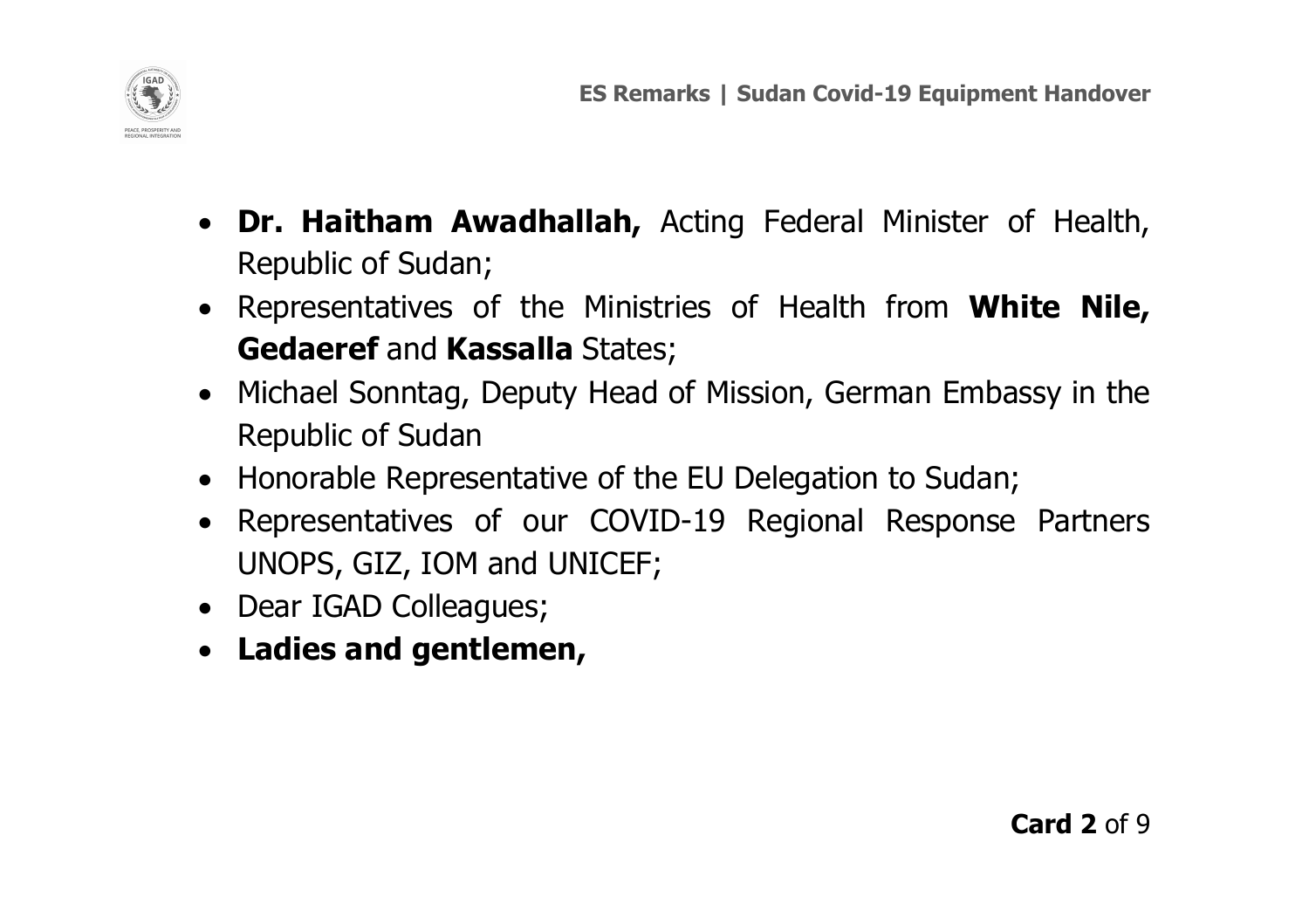

Good Morning,

Let me open my remarks this morning by **reiterating the commitment of IGAD during our Mission here to Khartoum to stand in solidarity with the people and the government of Sudan** during this challenging time.

**The current political impasse has undoubtedly had significant impact on the economic and social health of the Republic of Sudan.**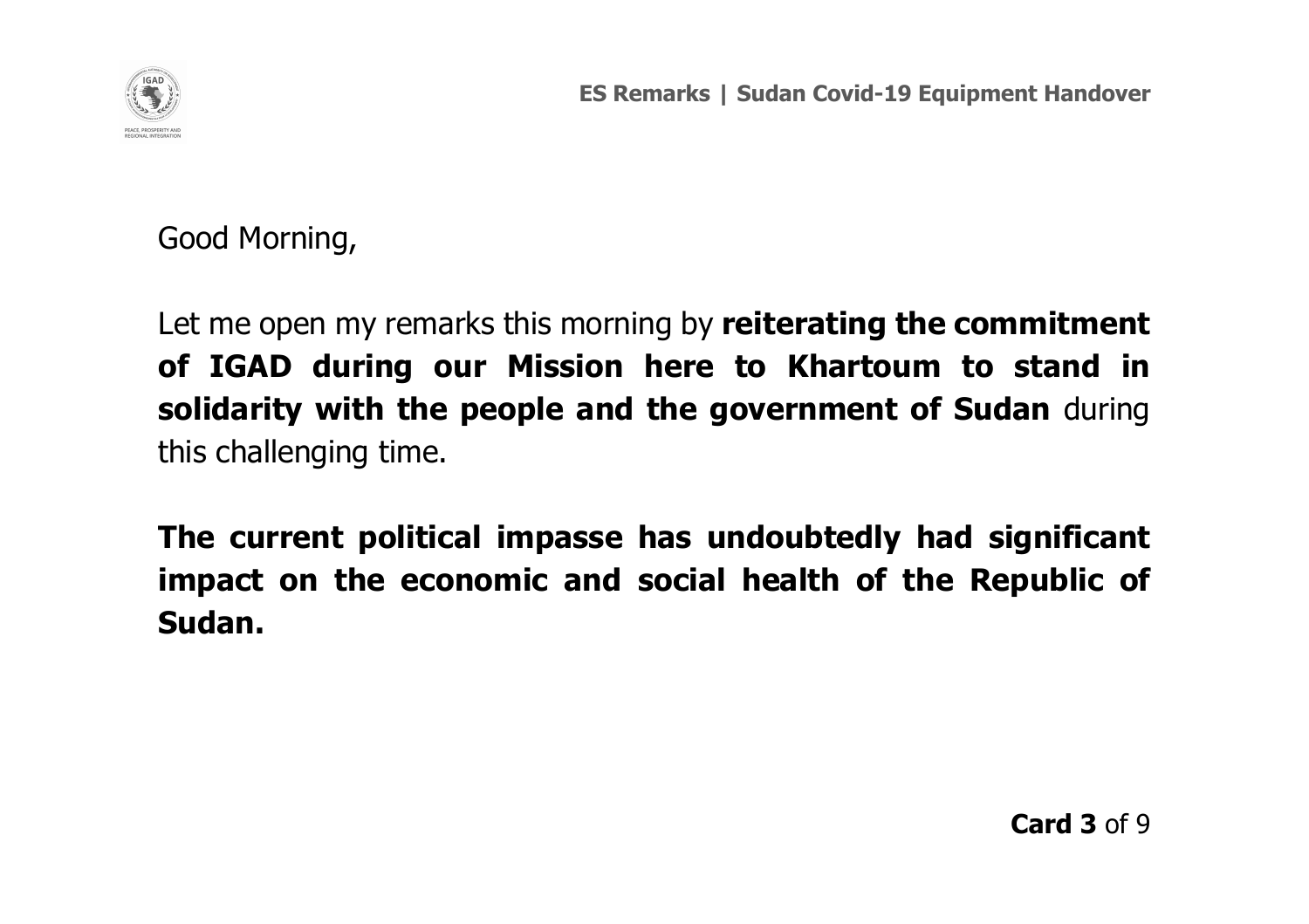

Certainly, **the delivery of emergency health services and in particular Covid-19 prevention and response has been severely affected.** 

According to the latest data from our Pandemic Monitoring Unit, as of this morning, **Sudan has the 2nd highest number of new infections and the highest number of covid-related fatalities in the IGAD region.**

It is in **recognition of the fact that Covid does neither respects borders nor recognizes political crises** that IGAD in conjunction with development partners continue to make concerted efforts to address the socio-economic impact of the COVID-19 pandemic in our region.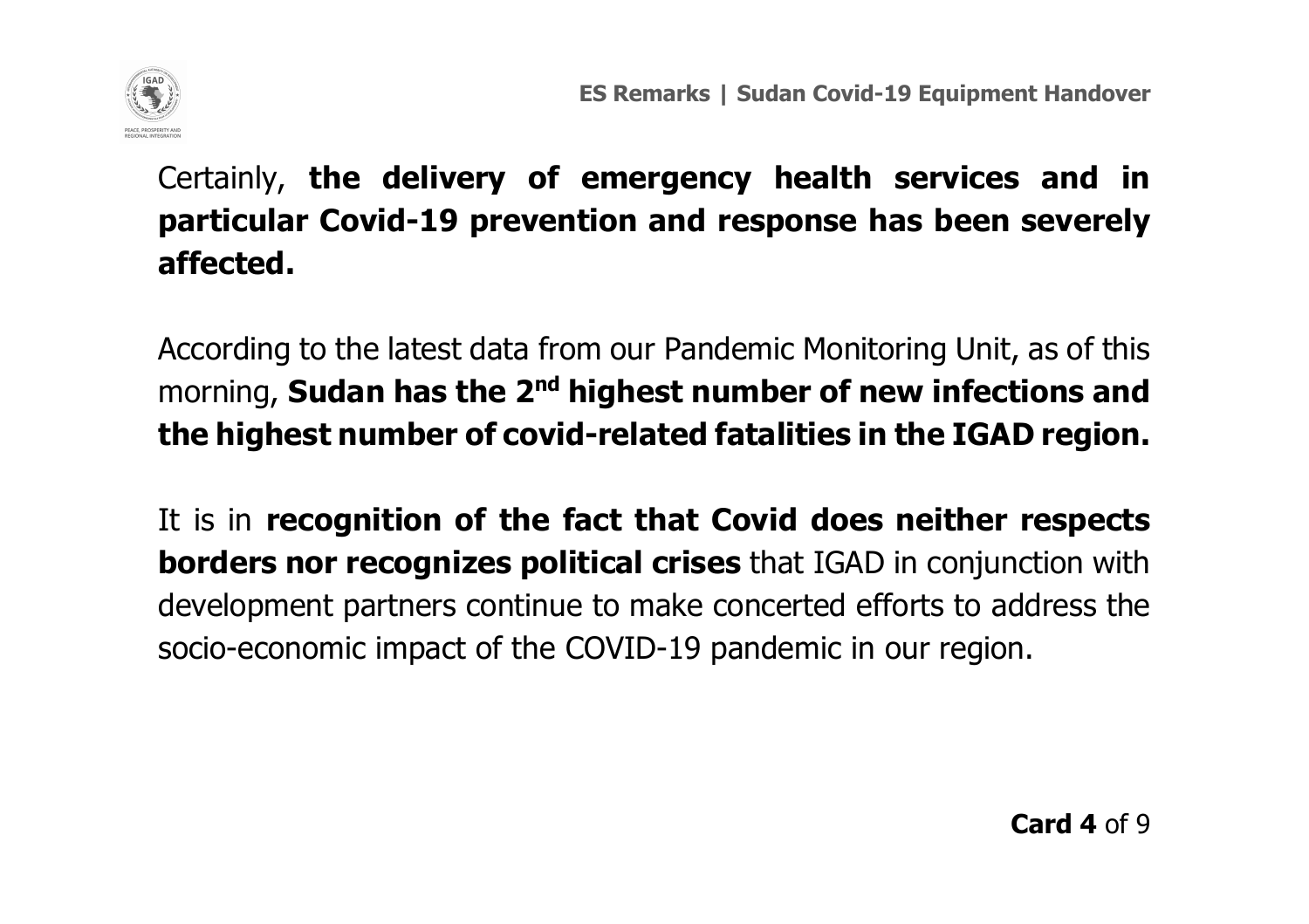

In particular, **IGAD has aimed to mobilize support for the marginalized and vulnerable cross border communities** including migrants, refugees, and mobile populations who are often **disadvantaged in resource allocation and most affected by regional instability.**

The IGAD Secretariat received funding from EU and AFDB to implement interventions at selected cross border, and refugee sites and migrant centers. **In Sudan, the identified beneficiary sites are in 3 states White Nile, Gadaref and Kassala.**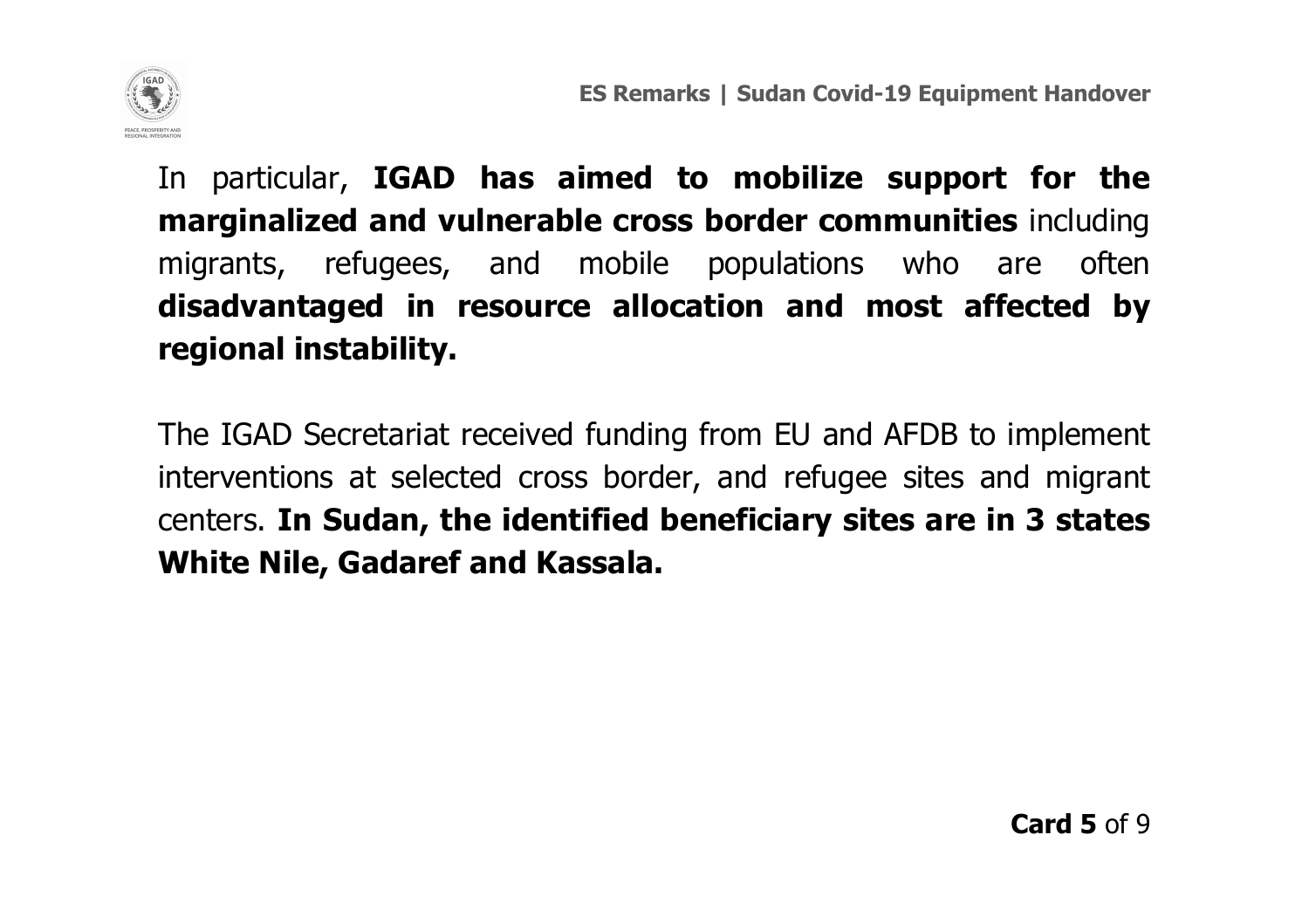

Already a number of activities have been carried out at these sites including:

- Appointment of a **national Covid-19 response coordinator and deployment of 3 focal persons** to cross-border sites to improve coordination
- Establishment of a **Rapid Response Team** of health experts deployed to target areas
- **Establishment of cross-border committees** in Galabat and Juda
- Assorted **PPE and related supplies** were delivered to all target sites
- Conduct of **25,000 COVID19 tests** in the target states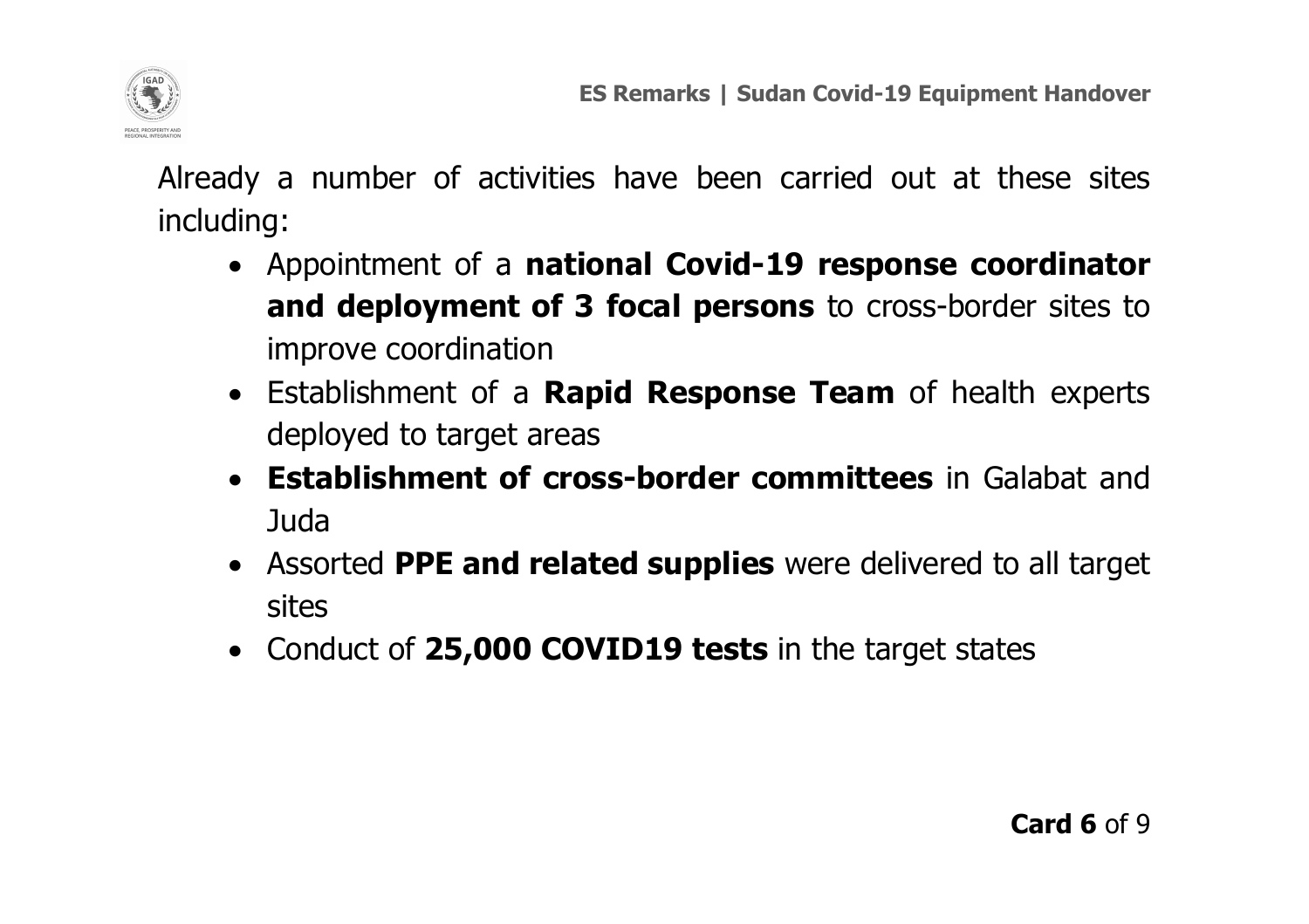

Today, **we are handing over 3 vehicles as part of our continuing efforts to fight the pandemic even as we are brokering peace in the region;**

- **1 ambulance with advanced life support equipment** destined for **Galabat City** in Gadaref State
- **2 Basic Ambulances** destined for **Joda City** in White Nile and **Hamadayet City** in Kassala State

**These should go a long way in improving the health outcomes of the people of Sudan in the face of the pandemic.** Additionally, we are in process of procuring PCR machines to increase the COVID-19 testing capacity in the across our Member States.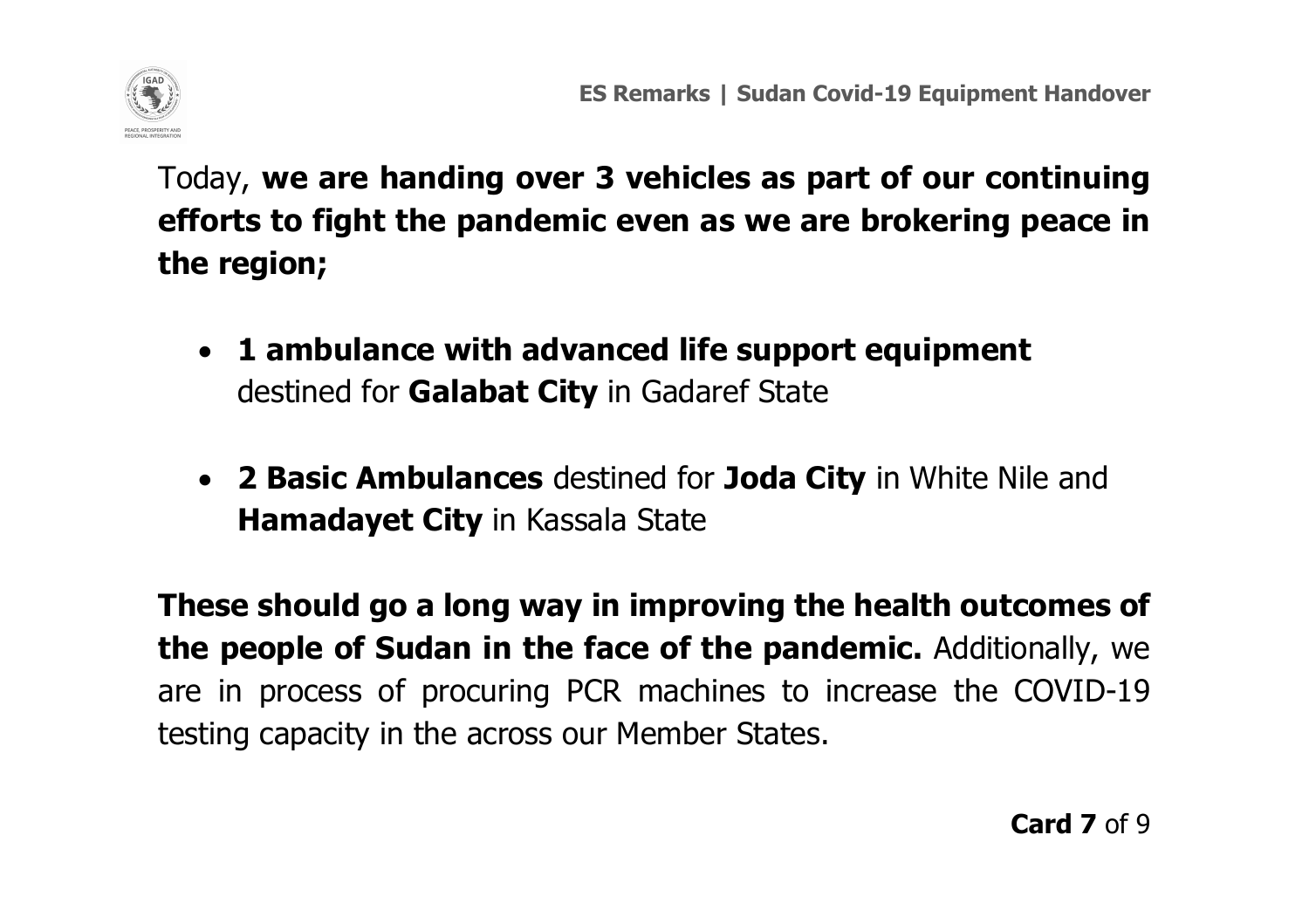

Furthermore, **efforts to control the pandemic globally have been hampered by low vaccine coverage.** The abysmal coverage in the IGAD region is still below 10% as a result of challenges on both the supply side as well as the demand side.

- **Supply side challenges call for additional efforts to avail more vaccines to the communities in the region** together with the necessary logistical and health system strengthening support so that the vaccines reach the target population.
- On the demand side, **there is a need to increase the advocacy and awareness efforts to improve the vaccine uptake** in the communities in our region